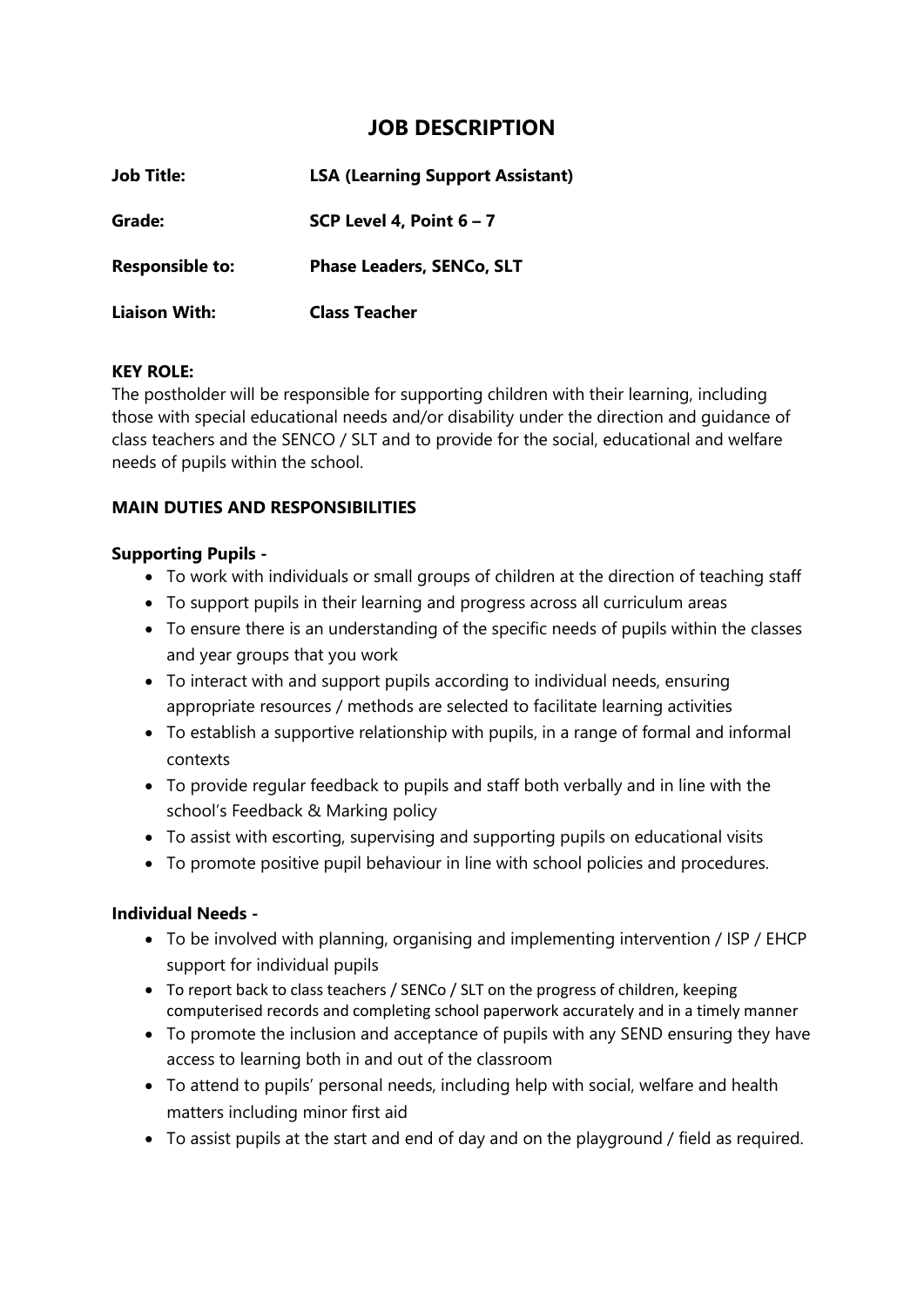#### **General**

- To support class teachers with general class organisation and administrative duties e.g displays, filing, resourcing etc.
- To participate in the performance management review process, taking personal responsibility for identification of learning, development and training opportunities in discussion with the line manager
- To comply with individual responsibilities, in accordance with the role, for health & safety in the workplace
- To maintain workplace confidentiality at all times
- To ensure that all School and Trust policies and procedures are followed
- To ensure that all duties and services provided are in accordance with the School'sand Trust's Equal Opportunities Policy and practices
- To ensure that all duties and services provided are in accordance with the Trust's Data Protection Policy and practices and report to the DPL any concerns or requests.
- To undertake any training commensurate to the post and attend relevant meetings as required by the Trust or school

The Academy Committee and the Trust Board is committed to safeguarding and promoting the welfare of children and young people and expects all staff and volunteers to share in this commitment.

The duties above are neither exclusive nor exhaustive and the post holder may be required by the Headteacher to carry out appropriate duties within the context of the job, skills and grade at any site within the Trust.

**Post Holder's Signature: …………………………………… Date: ……………………………**

**Line Manager's Signature: …………………………………… Date: ……………………………**